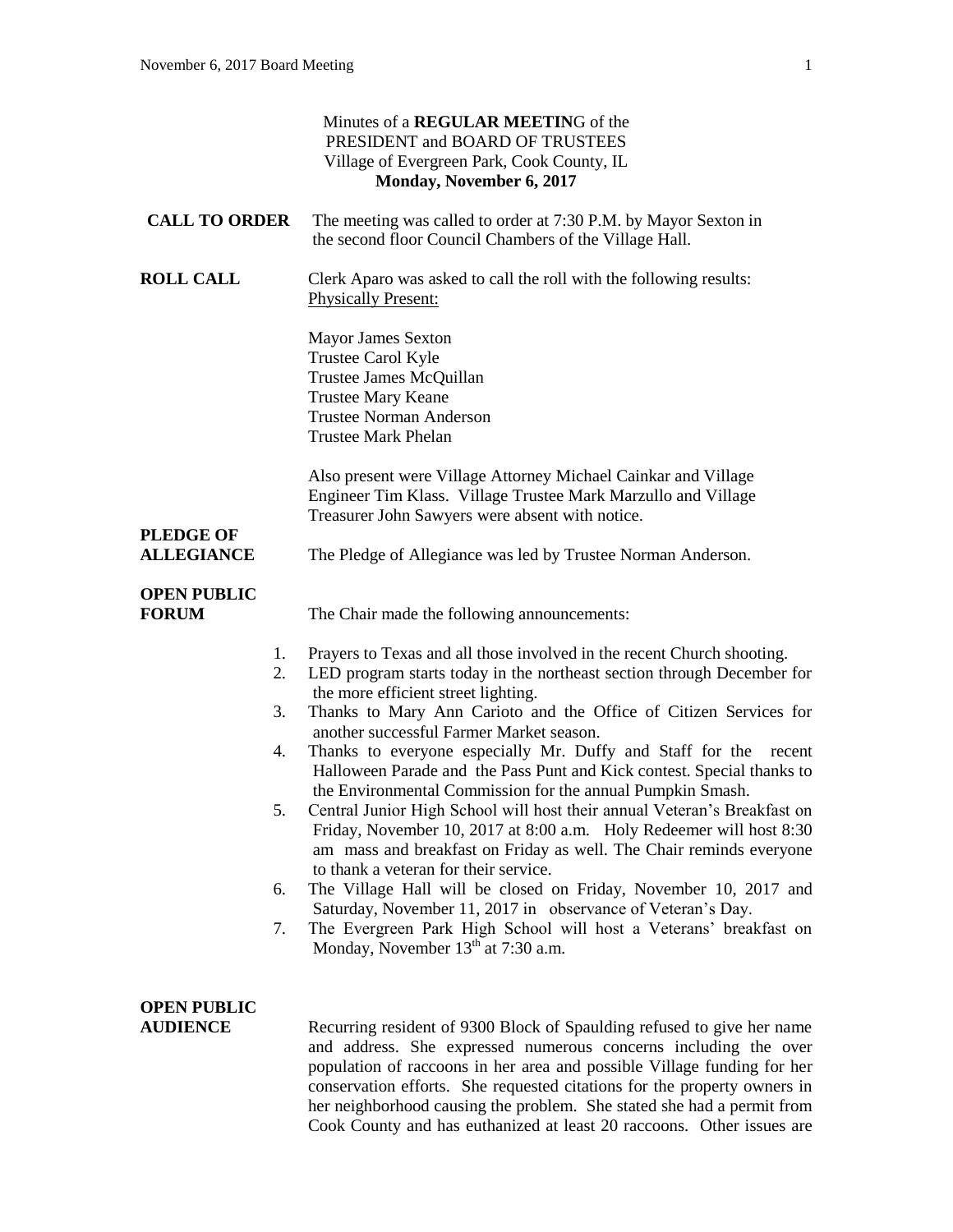problems with the neighbor's property lines. The Chair advised the property lines are a civil matter. He will have someone check the area tomorrow for property maintenance violations.

Mr. Vaughn Kuerschner of Waste Management introduced himself representing the current waste hauler for the Village and stated he looks forward to providing a bid for the new waste contract.

# **REGULAR**

**AGENDA** Motion by Trustee Phelan second by Trustee Kyle to waive the reading of the minutes of the October 16, 2017 Regular Meeting of the President and Board of Trustees and approved as presented was passed by unanimous voice vote and so ordered by the Chair.

**RESOLUTION NO. 25-2017 & RESOLUTION**

**NO. 1 -2018** Motion by Trustee McQuillan second by Trustee Keane, to approve **RESOLUTION NO. 25-2017** to close this fiscal year with expenditures of the General Corporate Fund of \$ 541,588.38 and the Water Management Fund in the amount of  $$272,658.41$  and the 95<sup>th</sup> Street TIF Fund of \$ 15,487.03 and the Capital Improvement Fund, \$16,275.00 and the Self Insurance Fund, \$ 5,370.94 and the Street Bond Fund of \$ 12,330.00 for a total of \$ 863,709.76. Also included in the motion was approval of **RESOLUTION NO. 1-2018** with expenditures of the General Corporate Fund in the amount of \$ 309,970.23 and the Water Management Fund, \$22,999.56 and the Street Bond Fund, \$12,500.00 for a total of \$ 345,469.79. Upon roll call voting YES Trustees Kyle, McQuillan, Keane, Anderson and Phelan: voting NO: NONE. The motion was passed and so ordered by the Chair.

# **WATER COLLECTORS**

**REPORT** Motion by Trustee Phelan second by Trustee Anderson to approve the Water Collector's report for **October 2017** for information and file in the amount of \$ 1,001,777.76. The motion was passed by unanimous voice vote and so ordered by the Chair.

#### **VILLAGE COLLECTORS**

**REPORT** Motion by Trustee McQuillan second by Trustee Keane to approve the Village Collector's report for **October 2017** for information and file in the amount of \$1,449,477.56. The motion was passed by unanimous voice vote and so ordered by the Chair.

## **BUSINESS**

**CERTIFICATES** Motion by Trustee Phelan second by Trustee Anderson to approve the application for Business Regulation Certificate for **RAISING CANE'S CHICKEN FINGERS, # 288** to operate a fast food restaurant located at 9570 S. Western Avenue. Upon roll call, voting YES: Trustees McQuillan, Keane, Anderson, Phelan and Kyle; voting NO: NONE. The motion was passed and so ordered by the Chair.

> Motion by Trustee Kyle second by Trustee McQuillan to approve the application for Business Regulation Certificate for **CLASSY NAILS**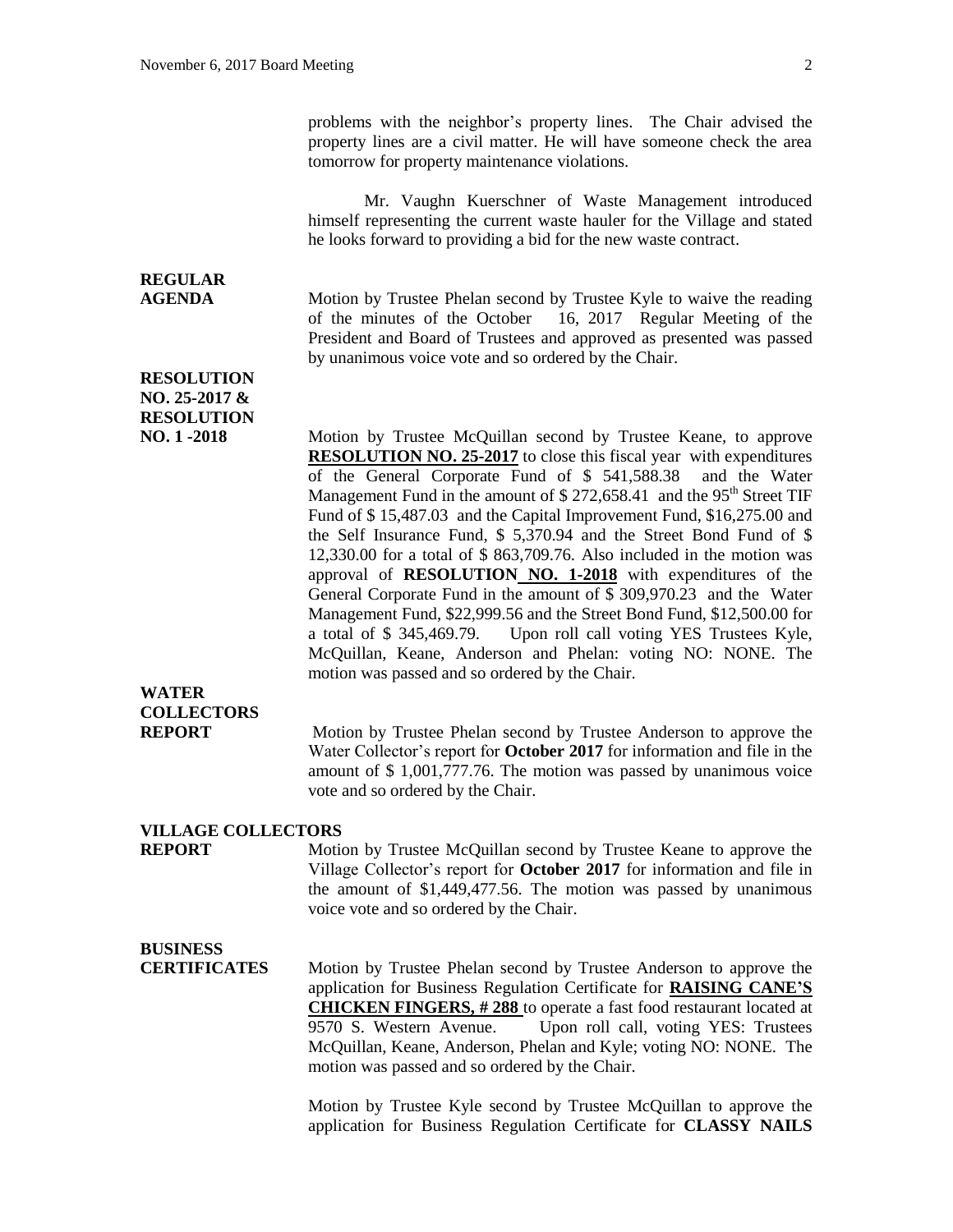**/dba LOTUS NAILS & SPA** to operate a nail salon located at 9530 S. Western Avenue. Upon roll call, voting YES: Trustees Keane, Anderson, Phelan, Kyle, and McQuillan voting NO: NONE. The motion was passed and so ordered by the Chair.

Motion by Trustee Anderson second by Trustee Phelan to approve the application for Business Regulation Certificate for **GOOD HOPE HEALTH CARE AND HOME HEALTH SERVICES** to operate an office for home health services located at  $3833$  W.  $95<sup>th</sup>$  street, Unit 5. Upon roll call, voting YES: Trustees Anderson, Phelan, Kyle, McQuillan and Keane; voting NO: NONE. The motion was passed and so ordered by the Chair.

Motion by Trustee McQuillan second by Trustee Phelan to approve the application for Business Regulation Certificate for **CARDIOLOGY MEDICAL GROUP** to conduct a medical practice located at 2850 W.  $95<sup>th</sup>$  Street, Suite 304. Upon roll call, voting YES: Trustees Phelan, Kyle, McQuillan, Keane and Anderson; voting NO: NONE. The motion was passed and so ordered by the Chair.

### **ORDINANCE**

**NO. 18-2017** Motion by Trustee McQuillan second by Trustee Anderson to approve **ORDINANCE NO. 18-2017- "An Ordinance Amending Chapter 13, Vehicles and Traffic, Article XIII, Automated Traffic Law Enforcement System, By Changing Section 13-504, Violation Notice, and Section 13-505, Hearing of the Evergreen Park Municipal Code.** Upon roll call, voting YES: Trustees Kyle, McQuillan, Keane, Anderson and Phelan; NONE. The motion was passed and so ordered by the Chair.

### **ORDINANCE**

**NO. 19-2017** Motion by Trustee Kyle second by Trustee Anderson to approve **ORDINANCE NO. 19-2017** "**An Ordinance of the Village of Evergreen Park Approving A Real Estate Contract for the Purchase of the Property Located at 3443 West Clark Drive, Evergreen Park, Illinois."** The Chair noted the lot is adjacent to the Community Center and the price is \$190,000.00. Upon roll call, voting YES: Trustees McQuillan, Keane, Anderson, Phelan and Kyle; voting NO: NONE. The motion was passed and so ordered by the Chair.

#### **ELECTRICAL AGGREGATION PRESENTATION**

Mr. Dennis Brennan and Mr. Bob Streit of Illinois Energy Aggregation presented information regarding the renewal of electrical aggregation with Eligo Energy**.** Com Ed's price to compare (PTC) is 7.149 until May of 2018. The aggregation price Mr. Streit offered to energy efficient residents is .0689 cents /kWh for four (4) years and .0750 cents /kWh to non-efficient customers. Mr. Streit stated there are approximately 1,000 households that would meet the energy efficient definition. He urged the Board to accept this contract tonight as the prices are changed daily. He added there are no monthly fees and no opt out termination fees.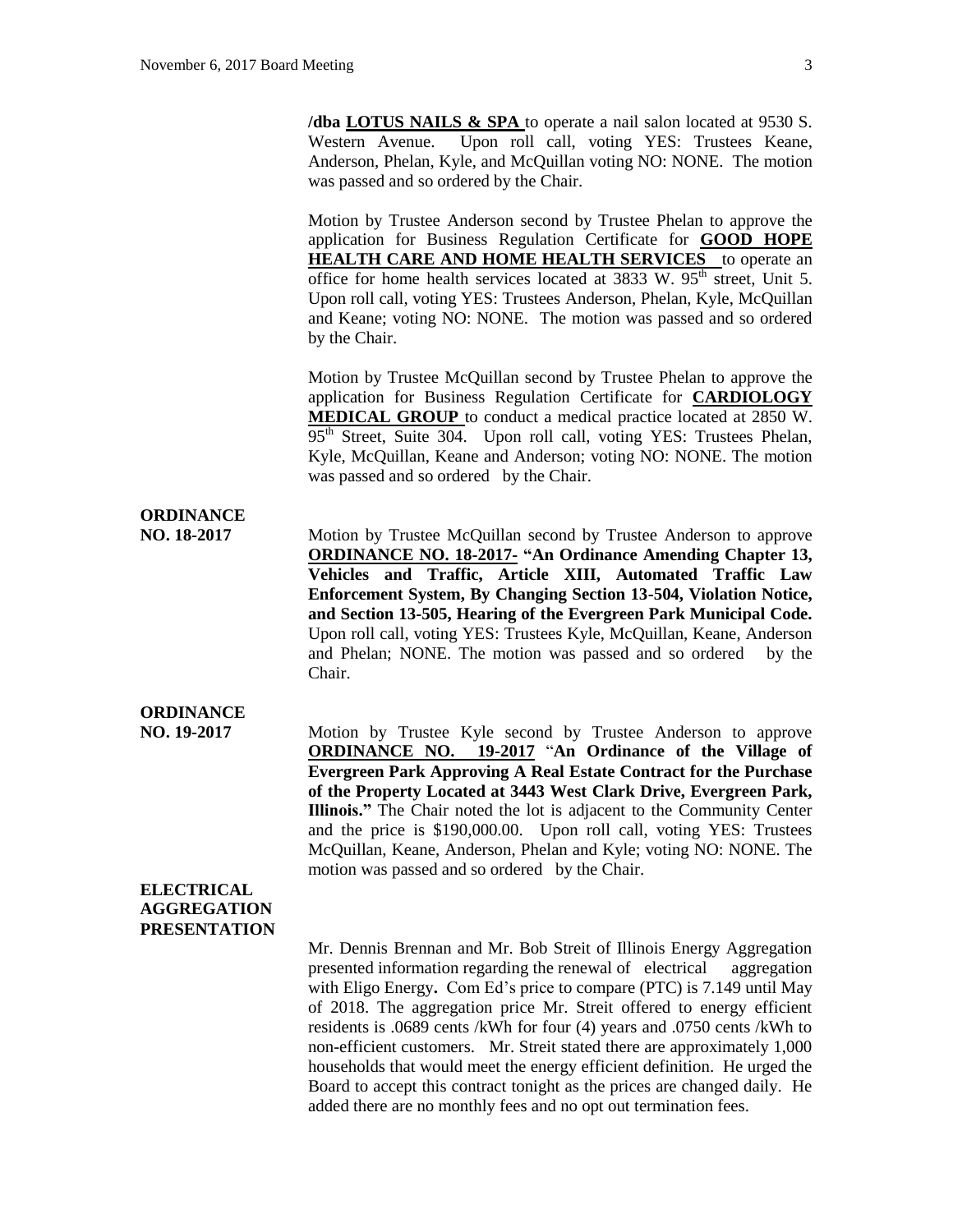|                                                | Mr. Brennan stated the supplier designates who is energy efficient based<br>upon load usage during peak times. After much discussion it was decided<br>not to take a vote tonight and to allow Village Attorney Cainkar to<br>review the contract and report back to the Board. Trustee Phelan made a<br>motion to deny which died for the lack of a second. The Chair asked if<br>they would come back to the next meeting and present again after the<br>attorney has reviewed the contract. They agreed to return to the next<br>Board meeting. No vote was taken for action on this item. |
|------------------------------------------------|-----------------------------------------------------------------------------------------------------------------------------------------------------------------------------------------------------------------------------------------------------------------------------------------------------------------------------------------------------------------------------------------------------------------------------------------------------------------------------------------------------------------------------------------------------------------------------------------------|
| <b>FIRE DEPT.</b><br><b>SNORKEL</b>            | Motion by Trustee Kyle second by Trustee McQuillan to approve Fire<br>Chief Kleinhaus request to place an order for a 2017 Rosenbauer ACP-<br>55 Cobra Elevating Platform Apparatus. This is an item for the<br>2018/2019 budget at a cost of 689,856.00. This replaces the current 1974<br>Seagrave 55" Snorkel. Upon roll call, voting YES: Trustees Keane,<br>Anderson, Phelan, Kyle and McQuillan; voting NO: NONE. The motion<br>was passed and so ordered by the Chair.                                                                                                                 |
| <b>PD SALE OF</b><br><b>VEHICLE</b>            | Motion by Trustee McQuillan second by Trustee Kyle to approve Chief<br>Saunders request to sell at auction (Unit 2665) a 2000 Honda Odyssey<br>that was a seized vehicle. Upon roll call, voting YES: Trustees:<br>Anderson, Phelan, Kyle, McQuillan and Keane; voting NO: NONE. The<br>motion was passed and so ordered by the Chair.                                                                                                                                                                                                                                                        |
| <b>PROCLAMATION</b><br><b>ST. BERNADETTE'S</b> |                                                                                                                                                                                                                                                                                                                                                                                                                                                                                                                                                                                               |
|                                                | Motion by Trustee McQuillan second by Trustee Kyle to approve the<br>Proclamation celebrating St. Bernadette's 70 <sup>th</sup> Anniversary. The motion<br>was passed and so ordered by the Chair.                                                                                                                                                                                                                                                                                                                                                                                            |
| <b>ENGINEER'S</b><br><b>REPORT</b>             | Engineer Tim Klass had no report.                                                                                                                                                                                                                                                                                                                                                                                                                                                                                                                                                             |
| <b>ATTORNEY'S</b><br><b>REPORT</b>             | Attorney Michael Cainkar had no report.                                                                                                                                                                                                                                                                                                                                                                                                                                                                                                                                                       |
| <b>DEPT HEADS</b>                              | Mr. Jim Feltz, Youth Director reported the annual coat drive is<br>on until November 30, 2017. Open gym on Friday nights has begun for<br>grades 5-8. Teens are available for leaf raking and snow shoveling.<br>Mr. Duffy reported Dickens Christmas is December 2, 2017 and<br>the annual Christmas concert is Sunday December 17, 2017 as performed<br>by Rich Daniels and the City Lights Orchestra, tickets are available at the<br>Recreation Department. Appointments for Santa visits begin November<br>20, 2017.                                                                     |
|                                                | OCS Director, Mary Ann Carioto Diehl announced the Mayor<br>will speak at the Senior Council November 16, 2017 meeting. Guest<br>speaker is Tom Cusack explaining Medicare and gap insurance for<br>seniors. The Mayor's Tree lighting ceremony is Saturday, December 2,<br>2017 at 6:00 p.m. with hot chocolate with Santa to follow.                                                                                                                                                                                                                                                        |
| <b>BIDS</b>                                    | The Chair noted payouts to the Village Engineering firm of Novotny and<br>Associates for \$30,060.28 and to architect, Craig A. Podalak for<br>\$14,550.00 for the schematic design plans / elevation of the proposed                                                                                                                                                                                                                                                                                                                                                                         |

Community Center. Also, a payout to Insituform for the upgrading of